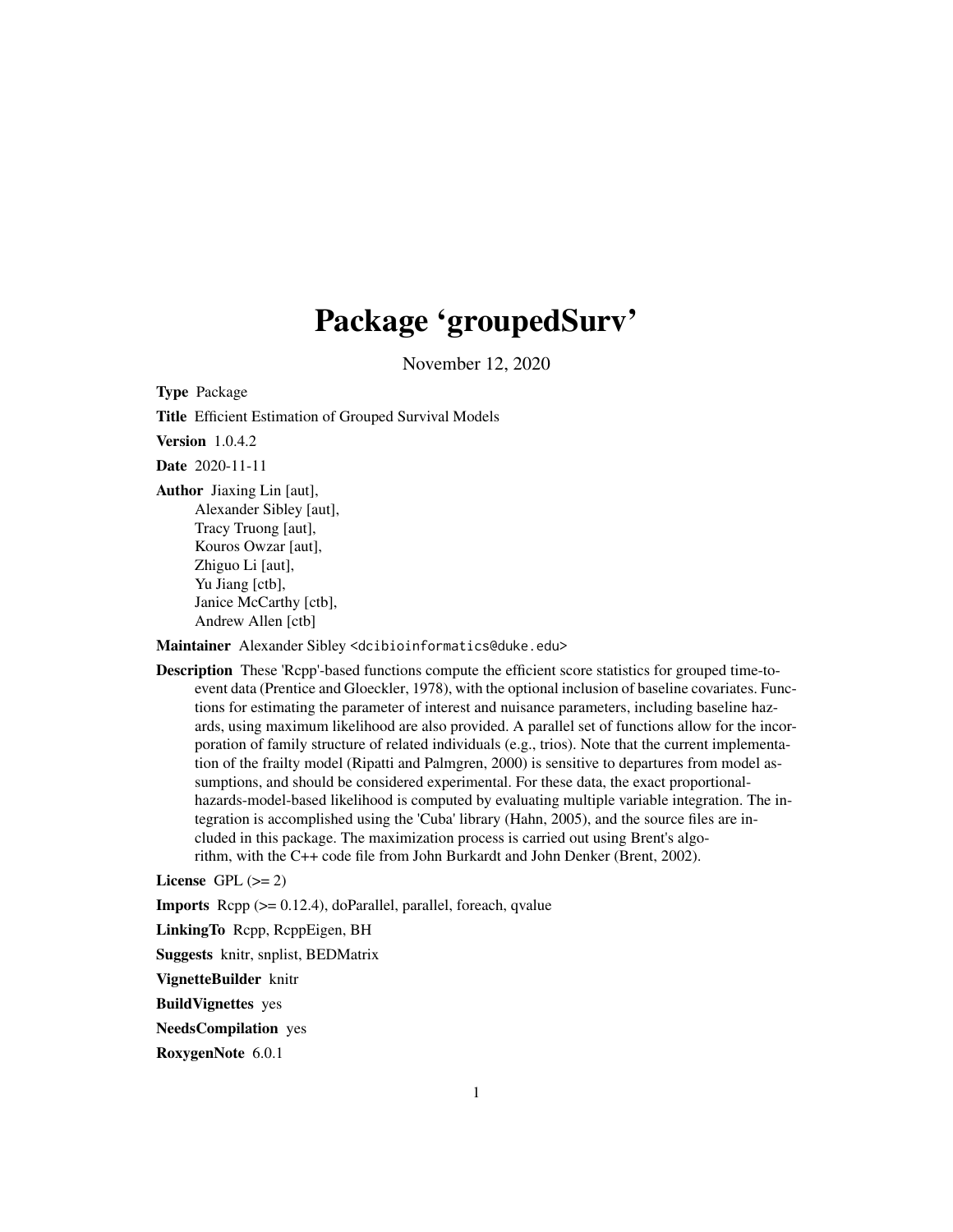<span id="page-1-0"></span>Repository CRAN Date/Publication 2020-11-12 21:50:09 UTC

## R topics documented:

| Index |  |
|-------|--|

groupedSurv-package *Efficient Estimation of Grouped Survival Models*

#### Description

These Rcpp-based functions compute the efficient score statistics for grouped time-to-event data (Prentice and Gloeckler, 1978), with the optional inclusion of baseline covariates. Functions for estimating the parameter of interest and nuisance parameters, including baseline hazards, using maximum likelihood are also provided. A parallel set of functions allow for the incorporation of family structure of related individuals (e.g., trios). Note that the current implementation of the frailty model (Ripatti and Palmgren, 2000) is sensitive to departures from model assumptions, and should be considered experimental. For these data, the exact proportional-hazards-model-based likelihood is computed by evaluating multiple variable integration. The integration is accomplished using the Cuhre algorithm from the Cuba library (Hahn, 2005), and the source files of the Cuhre function are included in this package. The maximization process is carried out using Brent's algorithm, with the C++ code file from John Burkardt and John Denker (Brent, 2002).

License: GPL  $(>= 2)$ 

#### Details

| Package: | groupedSurv      |
|----------|------------------|
| Type:    | Package          |
| Version: | 1.0.4.2          |
| Date:    | $2020 - 11 - 11$ |
| License: | $GPI - 3$        |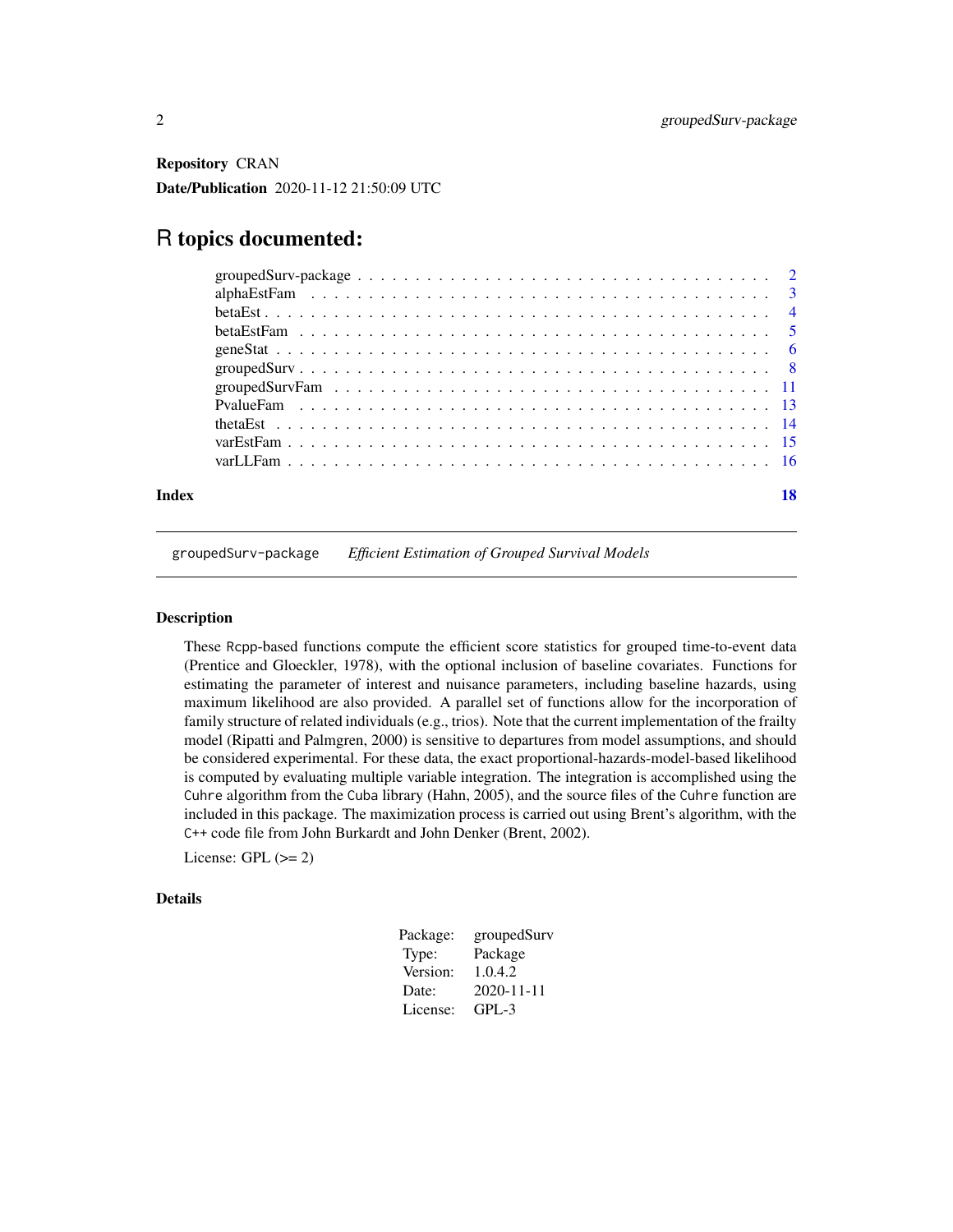#### <span id="page-2-0"></span>alphaEstFam 3

Please refer to the individual function documentation or the included vignette for more information. The package vignette serves as a tutorial for using this package.

#### Author(s)

Jiaxing Lin <jiaxing.lin@duke.edu>, Alexander Sibley, Tracy Truong, Kouros Owzar, Zhiguo Li; Contributors: Yu Jiang, Janice McCarthy, Andrew Allen

#### References

Prentice, R.L. and Gloeckler, L.A. (1978). Regression analysis of grouped survival data with application to breast cancer data. Biometrics, 34:1, 57-67.

Ripatti, S. and Palmgren, J. (2000). Estimation of Multivariate Frailty Models Using Penalized Partial Likelihood. Biometrics, 56, 1016-1022.

Hahn, T. (2005). Cuba-a library for multidimensional numerical integration, Computer Physics Communications, 168, 78-95.

Brent, R. (2002). Algorithms for Minimization without Derivatives. Dover, ISBN 0-486-41998-3

| alphaEstFam | Estimate the Interval Baseline Survival Rates for the Grouped Failure |
|-------------|-----------------------------------------------------------------------|
|             | Time Model                                                            |

#### **Description**

A method to estimate the baseline survival rate for each time interval for a grouped failure time model. The estimation is conducted under the null hypothesis, i.e., that there is no effect from the variable of interest, and is naive to family structure.

#### Usage

alphaEstFam(gtime, delta)

#### Arguments

| gtime | Vector of observed survival times for each sample.                              |
|-------|---------------------------------------------------------------------------------|
| delta | Vector of event indicators for each sample: 1 indicates observed event, 0 indi- |
|       | cates censored.                                                                 |

#### Value

Vector of estimates of the baseline survival rates for each time interval.

```
# Generate dummy data
gtime <- c(1, 3, 3, 2, 1, 1, 2, 3, 1)
delta <- c(1, 0, 1, 1, 1, 0, 1, 0, 1)
#res <- alphaEstFam(gtime, delta)
#res
```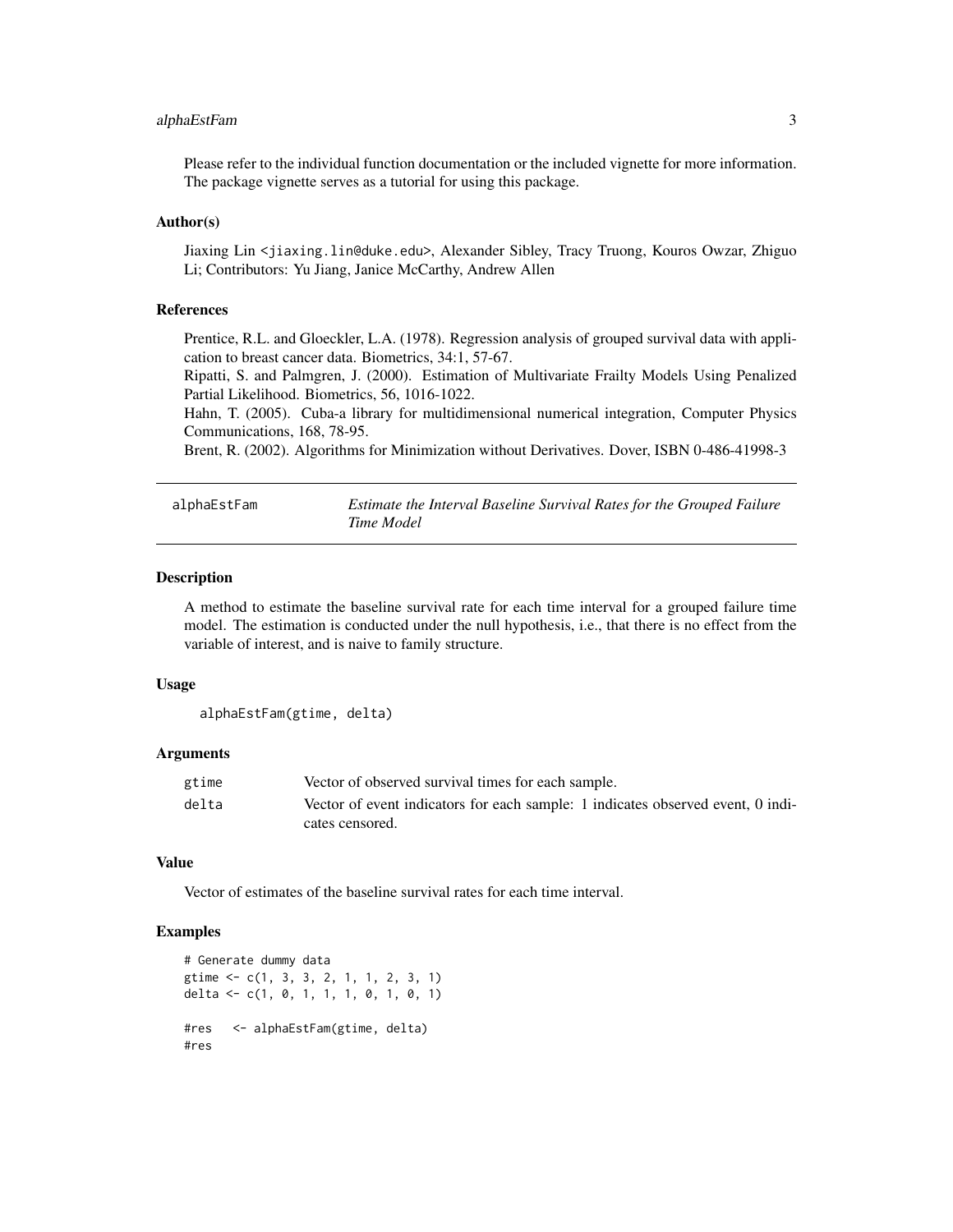<span id="page-3-0"></span>

#### Description

A method to estimate the parameter of interest given the baseline survival rates for each time interval and optional covariate nuisance parameters for a grouped survival model. The function supports zero, single, or multiple covariates as dictated by the input data.

#### Usage

```
betaEst(x, Z=NULL, alpha, theta=NULL, gtime, delta)
```
#### Arguments

| x     | Vector of numeric variable of interest for each sample.                                            |
|-------|----------------------------------------------------------------------------------------------------|
| Z.    | Optional data. frame or matrix of numeric covariate values for each sample.                        |
| alpha | Vector of baseline survival rates for each time interval.                                          |
| theta | Optional vector of estimated nuisance parameters for the covariates.                               |
| gtime | Vector of observed survival times for each sample.                                                 |
| delta | Vector of event indicators for each sample: 1 indicates observed event, 0 indi-<br>cates censored. |

#### Value

Scalar estimate of the parameter of interest.

```
# Generate dummy data
x <- c(1, 0, 1, 1, 1, 0, 1, 0, 1)
cov1 \leq -c(1, 2, 2, 2, 1, 1, 0, 1, 1)cov2 \leq -c(2, 2, 1, 0, 1, 0, 1, 1, 0.5)Z <- cbind(cov1, cov2)
gtime <- c(1, 3, 3, 2, 1, 1, 2, 3, 1)
delta <- c(1, 0, 1, 1, 1, 0, 1, 0, 1)
#theta <- thetaEst(Z, gtime, delta)
#res <- betaEst(x, Z, theta$alpha, theta$theta, gtime, delta)
#res
```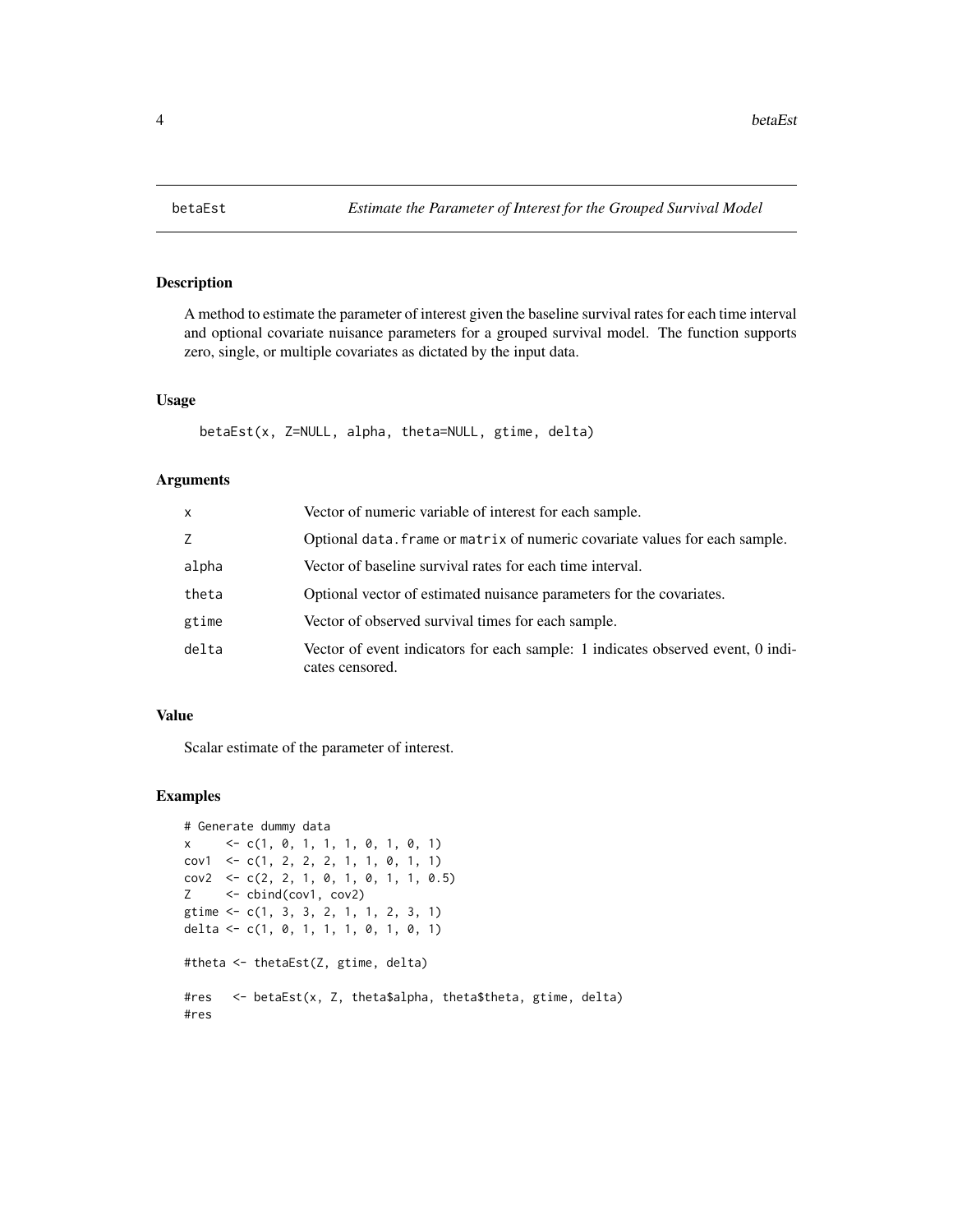#### Description

A method to estimate the fixed effect parameter for a frailty model accounting for family structure of related individuals (e.g., trios). The input data is assumed to be organized such that records for each family occur consecutively, and that records for offspring precede those for parents. The variance matrix for the random effects is assumed to be of the form  $var*K$ , where K is a matrix of kinship coefficients between family members. The following family structures are permitted: (Individual), (Offspring, Offspring), (Offspring, Parent), (Offspring, Parent, Parent), and (Offspring, Offspring, Parent, Parent). Other family structures have not been implemented.

#### Usage

betaEstFam(x, fam\_group, fam\_role, alpha, var, gtime, delta, lower, upper)

#### Arguments

| x         | Vector of numeric variables of interest for each sample.                                                                                |
|-----------|-----------------------------------------------------------------------------------------------------------------------------------------|
| fam_group | Vector of family IDs for each sample.                                                                                                   |
| fam_role  | Vector of indicators for the role within a family of each sample, i.e., {"Off-<br>spring","Mother","Father" }, or $\{$ "o", "m", "f" }. |
| alpha     | Vector of baseline survival rates for each time interval.                                                                               |
| var       | Scalar for frailty variance.                                                                                                            |
| gtime     | Vector of observed survival times for each sample.                                                                                      |
| delta     | Vector of event indicators for each sample: 1 indicates observed event, 0 indi-<br>cates censored.                                      |
| lower     | Scalar for the lower bound of the fixed effect parameter estimation search region.                                                      |
| upper     | Scalar for the upper bound of the fixed effect parameter estimation search region.                                                      |

#### Value

Scalar estimate of the fixed effect parameter.

```
# Generate dummy data
x \leftarrow c(0, 1, 1, 1, 2, 2, 0, 0, 0)fam_group <- c('1', '1', '1', '2', '2', '2', '3', '3', '3')
fam_role <- c("o","f","m","o","f","m","o","f","m")
alpha <- c(0.7500000, 0.6666667, 0.5000000, 0.0000000)
var < -0.2gtime <- c(1, 3, 3, 2, 1, 1, 2, 3, 1)
delta <- c(1, 0, 1, 1, 1, 0, 1, 0, 1)
lower <-0
```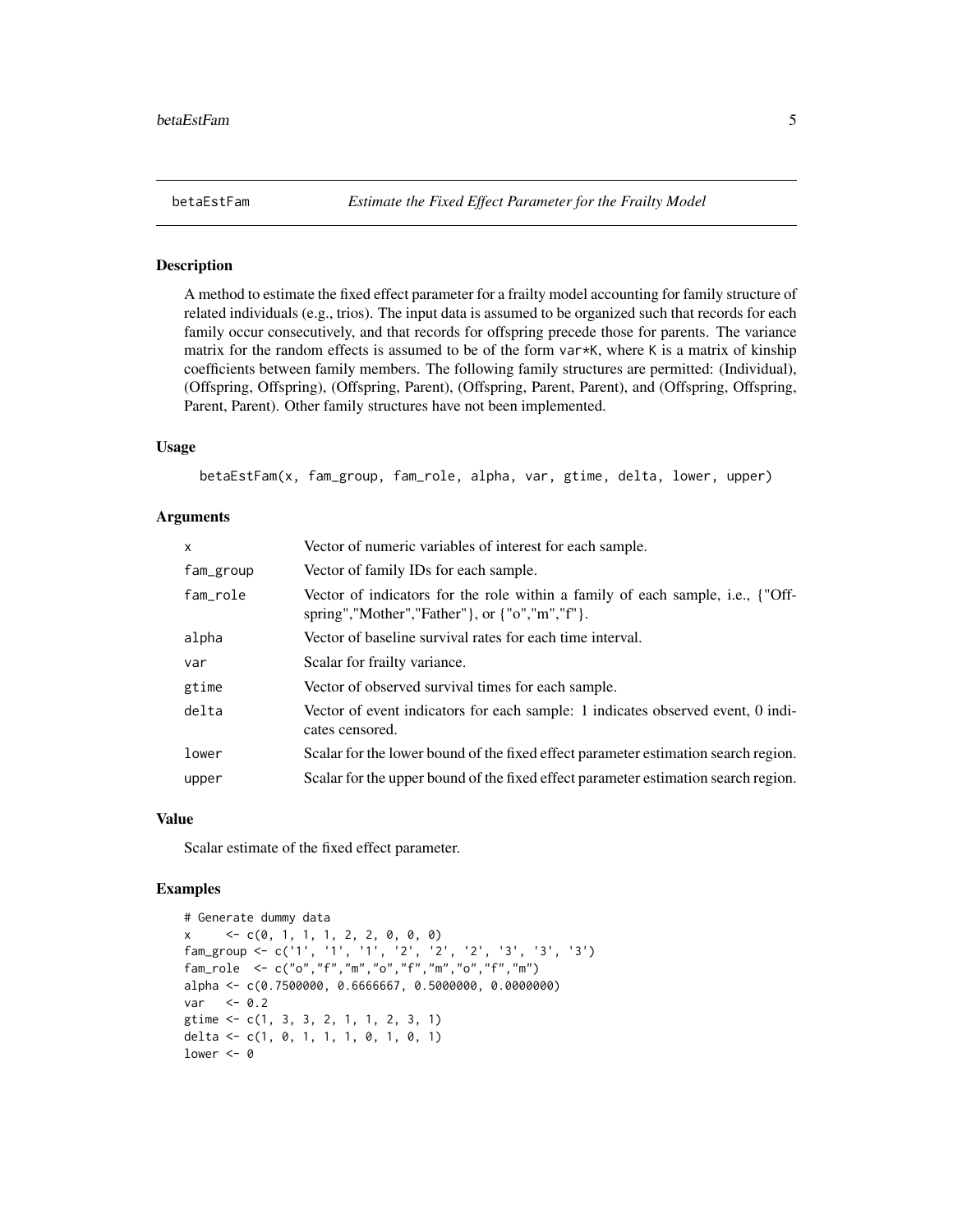```
upper <- 2
#res <- betaEstFam(x, fam_group, fam_role, alpha, var, gtime, delta, lower, upper)
#res
```
geneStat *Compute Gene-Level Statistics Based on Efficient Score Statistics for the Grouped Survival Model*

#### Description

A method to compute gene-level statistics using the contributions of individual samples to the efficient score statistics of SNPs under a grouped survival model. The function supports zero, single, or multiple covariates as dictated by the input data. The function can take either a gwaa.data object or a standard data. frame or matrix as input. The contribution of each sample to the efficient score will be computed separately for each SNP being tested, and then gene-level statistics will be computed using either the default Sequence Kernel Association Test (SKAT) or a user-provided function.

#### Usage

```
geneStat(x, Z=NULL, GenABEL.data=NULL, alpha, theta=NULL, gtime, delta,
          beta=0, nCores=1,
          FUN=function(Uij,weight){sum((colSums(Uij)*weight)^2)}, geneSet)
```
#### **Arguments**

| $\mathsf{x}$ | Vector, data. frame, or matrix of numeric variables of interest for each sample.<br>Alternatively, if a gwaa data object is given for GenABEL.data, this argument<br>may be a vector of strings corresponding to column names in GenABEL.data@gtdata<br>to use as variables of interest. |
|--------------|------------------------------------------------------------------------------------------------------------------------------------------------------------------------------------------------------------------------------------------------------------------------------------------|
| Z            | Optional data. frame or matrix of numeric covariate values for each sample.<br>Alternatively, if a gwaa. data object is given for GenABEL. data, this argument<br>may be a vector of strings corresponding to column names in GenABEL.data@phdata<br>to use as covariates.               |
| GenABEL.data | Optional gwaa. data object.                                                                                                                                                                                                                                                              |
| alpha        | Vector of baseline survival rates for each time interval.                                                                                                                                                                                                                                |
| theta        | Optional vector of estimated nuisance parameters for the covariates.                                                                                                                                                                                                                     |
| gtime        | Vector of observed survival times for each sample.                                                                                                                                                                                                                                       |
| delta        | Vector of event indicators for each sample: 1 indicates observed event, 0 indi-<br>cates censored.                                                                                                                                                                                       |
| beta         | Scalar for the parameter of interest. Default is 0.                                                                                                                                                                                                                                      |
| nCores       | Integer representing the number of cores to be used for multi-threaded compu-<br>tation. Default is 1.                                                                                                                                                                                   |

<span id="page-5-0"></span>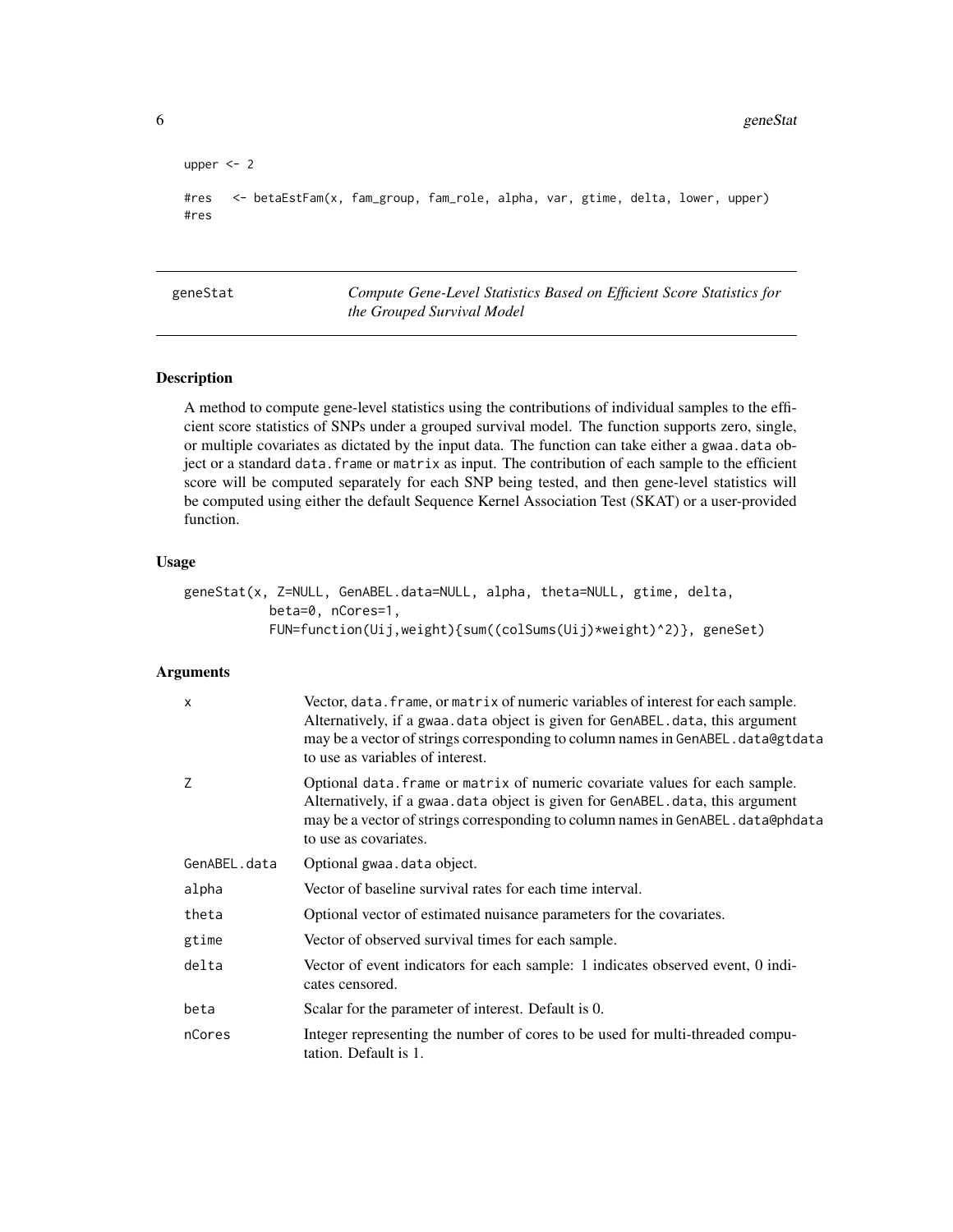#### geneStat 7 and 7 and 7 and 7 and 7 and 7 and 7 and 7 and 7 and 7 and 7 and 7 and 7 and 7 and 7 and 7 and 7 and 7 and 7 and 7 and 7 and 7 and 7 and 7 and 7 and 7 and 7 and 7 and 7 and 7 and 7 and 7 and 7 and 7 and 7 and 7 a

| FUN     | A function to compute the gene-level statistics base on the SNP-level efficient<br>scores. The function arguments should include a matrix of each samples' con-<br>tribution to the efficient scores, U <sub>i</sub> i, and a vector of weights, weight. Default is<br>the SKAT statistic. |
|---------|--------------------------------------------------------------------------------------------------------------------------------------------------------------------------------------------------------------------------------------------------------------------------------------------|
| geneSet | A list of lists, where each sub-list contains two vectors: a vector of column<br>names of the variables of interest to be included in that set, and a vector of<br>numerical weights corresponding to each specified variable of interest.                                                 |

#### Value

list with two elements: stat, a list of return objects from the default or user-defined FUN, and U, a list of matrices of the contribution of each subject to the efficient score statistics for each SNP in each gene set. Rows correspond to samples, and columns correspond to the variables of interest.

#### **References**

Wu, M.C., Lee, S., Cai, T., Li, Y., Boehnke, M. and Lin, X. (2011). Rare-variant association testing for sequencing data with the sequence kernel association test. American Journal of Human Genetics, 89:1, 82-93.

Ionita-Laza, I., Lee, S., Makarov, V., Buxbaum, J.D., and Lin, X. (2013). Sequence kernel association tests for the combined effect of rare and common variants. American Journal of Human Genetics, 92:6, 841-53.

```
# Generate dummy data
rm(list=ls())
set.seed(111)
n < - 1000# covariate parameters
theta <-c(0.2, 0.2)# covariate data (centered at 0)
z1 \le- rnorm(n)z2 \le rbinom(n, 1, 0.5) - 0.5
Z \leftarrow matrix(cbind(z1, z2), ncol = 2)
# continuous survival time
lam0 <- 1
cmax < -3lami <- lam0 * exp(Z[,1]*theta[1]+Z[,2]*theta[2])
stime <- rexp(n, lami)
ctime <- runif(n, 0, cmax)
delta <- stime < ctime
otime <- pmin(stime, ctime)
# number of observation times
ntps <-5
```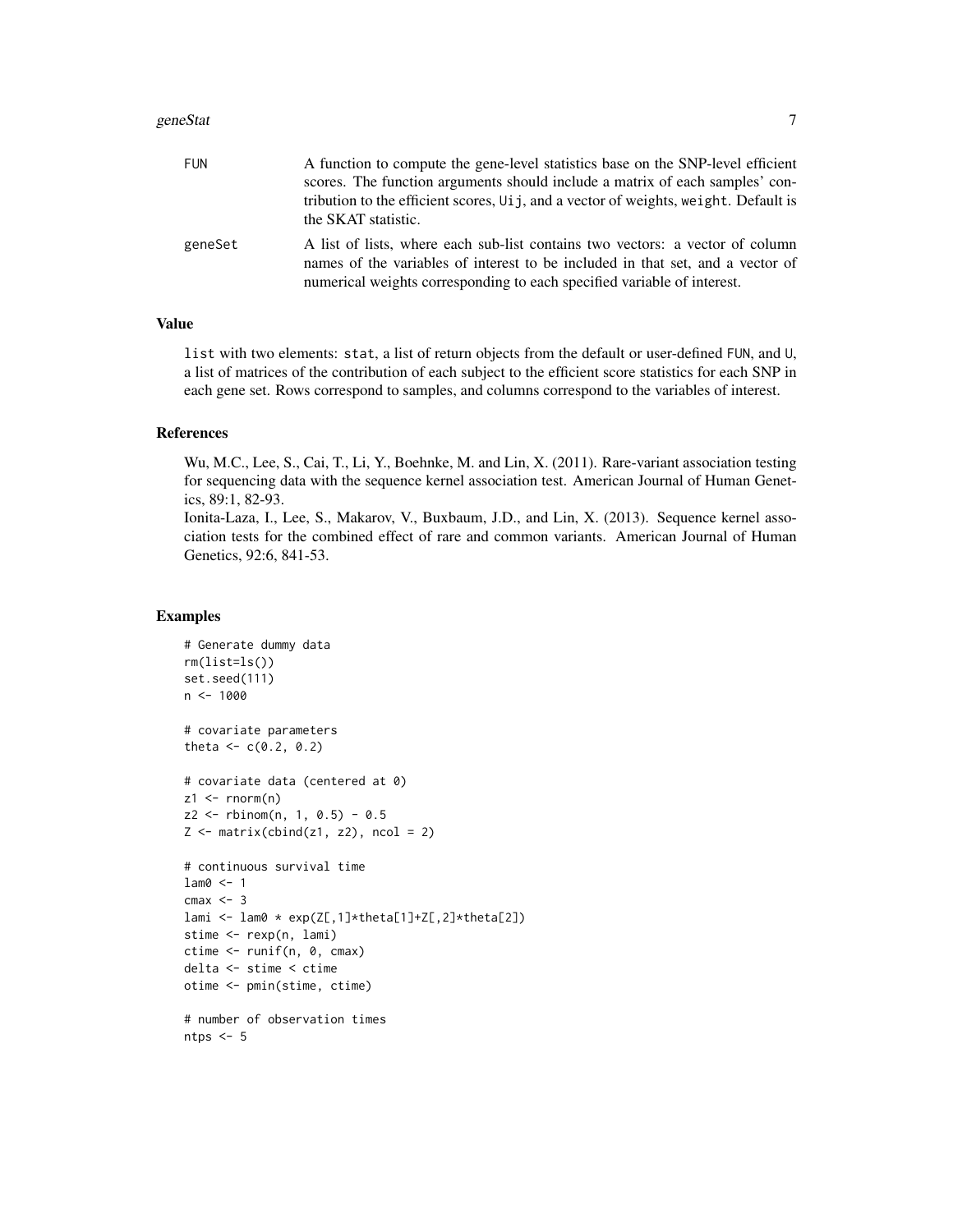```
# number of intervals
r <- ntps + 1
# last observation time
maxbreakq <- 0.85
maxbreak <- qexp(maxbreakq, lam0)
# grouped survival times
breaks <- (1:ntps) * (maxbreak/ntps)
gtime <- findInterval(otime, breaks) + 1
delta[gtime == r] <- FALSE
dctime <- findInterval(ctime, breaks) + 1
delta[gtime == dctime] <- FALSE
delta <- as.numeric(delta)
gtime[which(gtime == r)] <- Inf
# estimate nuisance parameters
#thetaest <- thetaEst(Z, gtime, delta)
# SNP and gene information
#geneInfo <- data.frame(gene=c("BRCA1","BRCA2"), chr=c(17,13),
# start=c(41196312, 32889611), end=c(41277500, 32973805),
# stringsAsFactors=FALSE)
#snpInfo <- data.frame(chr=c(17,17,13,13),
# pos=c(41211653,41213996,32890026,32890572),
# rsid=c("rs8176273","rs8176265","rs9562605","rs1799943"),
# stringsAsFactors=FALSE)
# use snplist package to create gene sets
#library(snplist)
#setGeneTable(geneInfo)
#setSNPTable(snpInfo)
#geneset <- makeGeneSet()
# simulate sample values for SNPs
#G <- matrix(rbinom(n*nrow(snpInfo), 2, 0.5), ncol=nrow(snpInfo))
#colnames(G) <- snpInfo$rsid
# dummy weights for the SNPs in the gene sets
#for(i in seq_len(length(geneset))){
# weight <- rep(1, length(geneset[[i]]))
# geneset[[i]] <- list(geneset[[i]], weight)
#}
# compute gene-level statistics based on the default SKAT function
#res <- geneStat(x=G, Z=Z, alpha=thetaest$alpha, theta=thetaest$theta,
# gtime=gtime, delta=delta, geneSet=geneset, beta=0, nCores=1)
#res$stat
```
groupedSurv *Compute the Efficient Score Statistic for the Grouped Survival Model*

<span id="page-7-0"></span>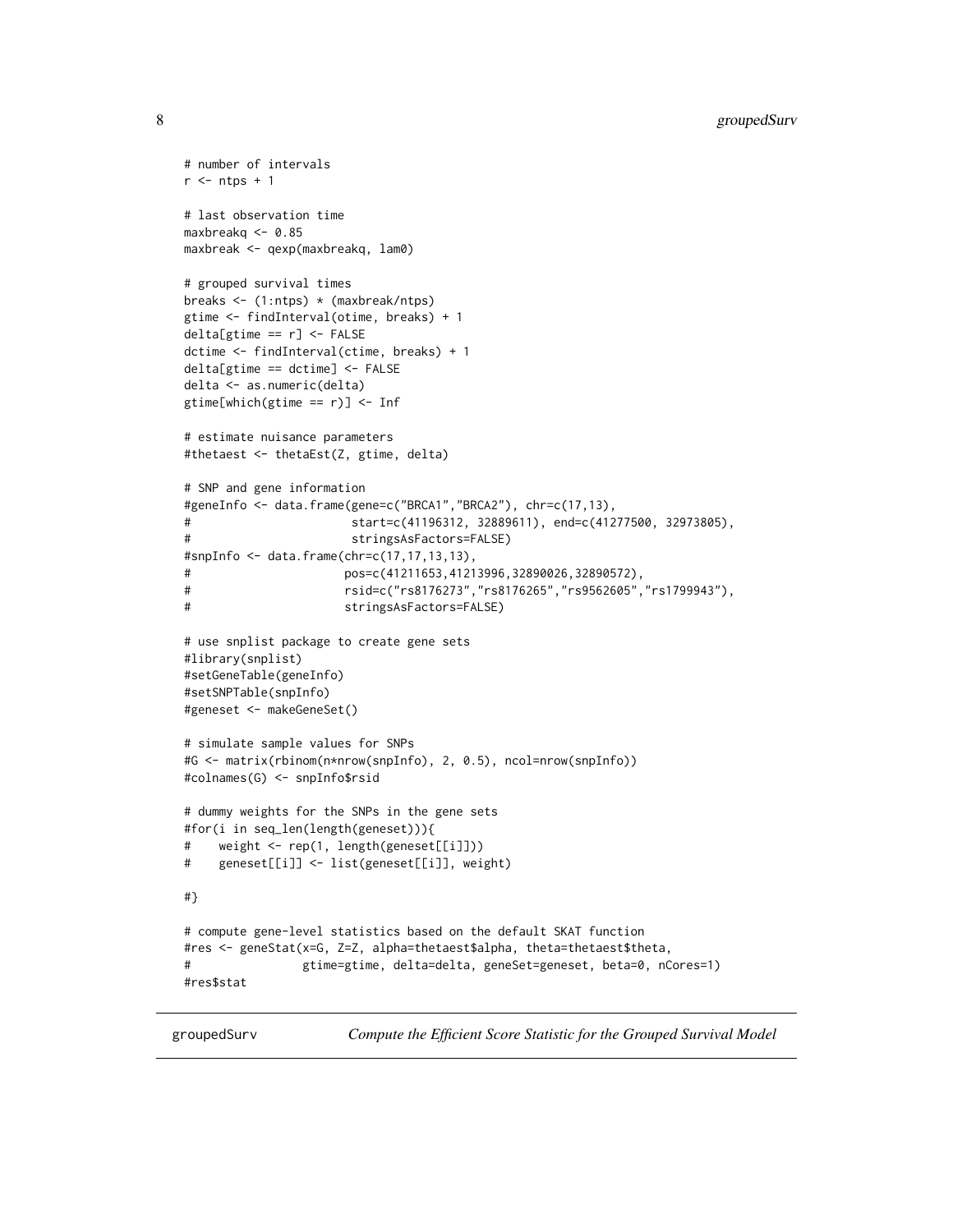#### groupedSurv 9

#### Description

A method to compute the efficient score statistic for a grouped survival model. The function supports zero, single, or multiple covariates as dictated by the input data. The function can take either a gwaa.data object or a standard data.frame or matrix as input. If more than one variable of interest is provided, the efficient score will be computed for each one separately. For each variable tested, the function returns the unadjusted marginal asymptotic p-value, as well as the family-wise error rate (FWER, Bonferroni correction) adjusted p-value and local false-discovery rates (FDR, Storey's Q-values).

#### Usage

```
groupedSurv(x, Z=NULL, GenABEL.data=NULL, alpha, theta=NULL,
 gtime, delta, beta=0, nCores=1, reScore=FALSE)
```
#### Arguments

| X            | Vector, data. frame, or matrix of numeric variables of interest for each sample.<br>Alternatively, if a gwaa.data object is given for GenABEL.data, this argument<br>may be a vector of strings corresponding to column names in GenABEL. data@gtdata<br>to use as variables of interest, set NULL will use all the variables in GenABEL. data@gtdata<br>as variables of interest. |
|--------------|------------------------------------------------------------------------------------------------------------------------------------------------------------------------------------------------------------------------------------------------------------------------------------------------------------------------------------------------------------------------------------|
| 7            | Optional data. frame or matrix of numeric covariate values for each sample.<br>Alternatively, if a gwaa.data object is given for GenABEL.data, this argument<br>may be a vector of strings corresponding to column names in GenABEL.data@phdata<br>to use as covariates.                                                                                                           |
| GenABEL.data | Optional gwaa. data object.                                                                                                                                                                                                                                                                                                                                                        |
| alpha        | Vector of baseline survival rates for each time interval.                                                                                                                                                                                                                                                                                                                          |
| theta        | Optional vector of estimated nuisance parameters for the covariates.                                                                                                                                                                                                                                                                                                               |
| gtime        | Vector of observed survival times for each sample.                                                                                                                                                                                                                                                                                                                                 |
| delta        | Vector of event indicators for each sample: 1 indicates observed event, 0 indi-<br>cates censored.                                                                                                                                                                                                                                                                                 |
| beta         | Scalar for the parameter of interest. Default is 0.                                                                                                                                                                                                                                                                                                                                |
| nCores       | Integer representing the number of cores to be used for multi-threaded compu-<br>tation. Default is 1.                                                                                                                                                                                                                                                                             |
| reScore      | Boolean indicating whether to return the full efficient scores matrix. Default is<br><b>FALSE</b>                                                                                                                                                                                                                                                                                  |
|              |                                                                                                                                                                                                                                                                                                                                                                                    |

#### Value

If reScore=FALSE, the function returns a data.frame with one row for each variables of interest and four columns: stat, the efficient score statistic, pvalue, unadjusted p-value, FWER, the familywise error rate adjusted p-value (Bonferroni correction), and FDR, the local false-discovery rate (Storey's Q-value). If reScore=TRUE, a list is returned. The first element is the data.frame of efficient score statistics and p-values, and the second is a matrix of contributions of each sample to the efficient score statistics of each variable of interest. Rows correspond to samples, and columns correspond to the variables of interest.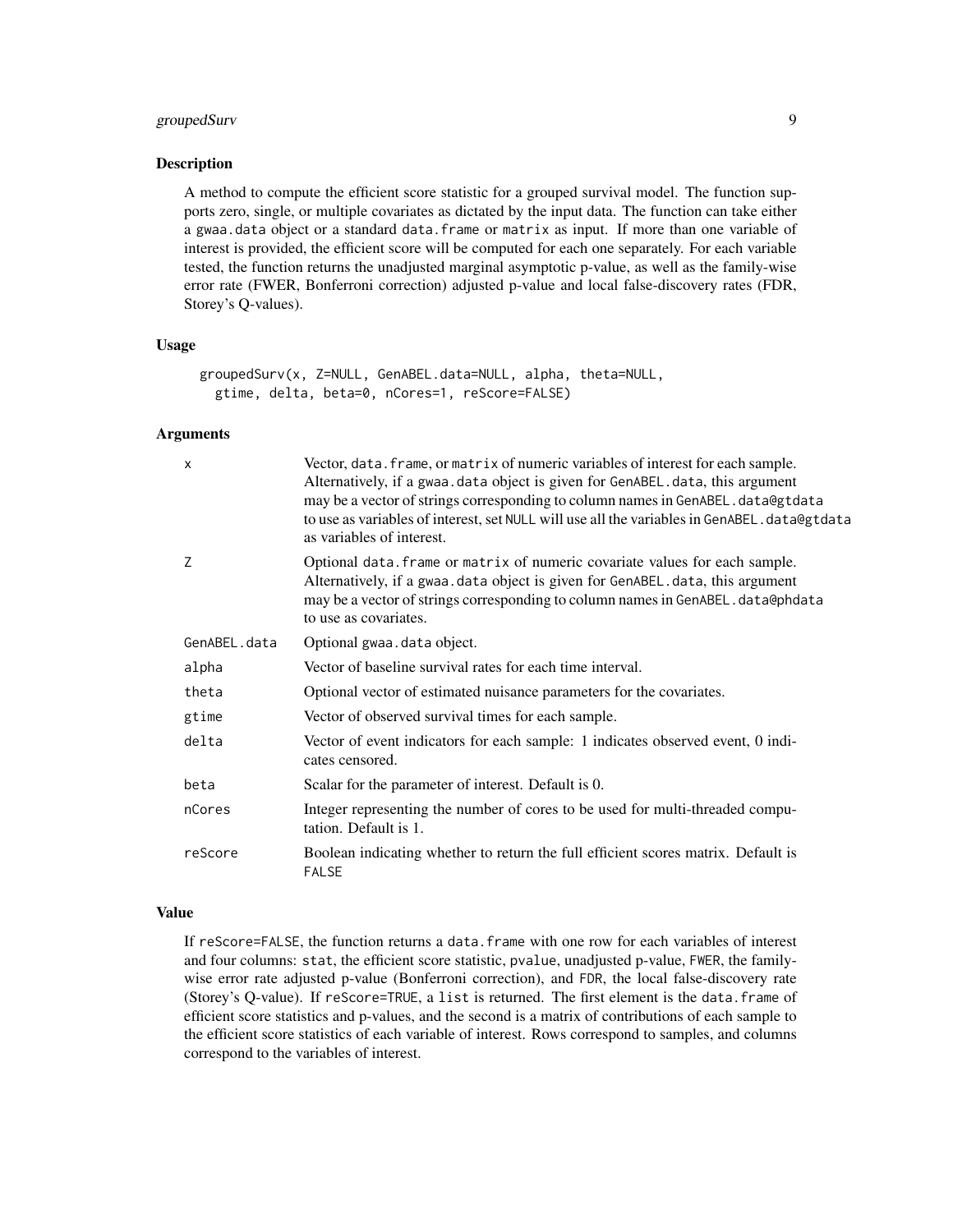#### References

Bonferroni, C.E. (1935). Il calcolo delle assicurazioni su gruppi di teste. Studi in Onore del Professore Salvatore Ortu Carbon, 13-60.

Storey, J.D. (2003). The positive false discovery rate: a Bayesian interpretation and the q-value. Annals of Statistics, 31:6, 2013-2035.

Storey, J.D., Taylor, J.E., and Siegmund, D. (2004). Strong control, conservative point estimation and simultaneous conservative consistency of false discovery rates: a unified approach. Journal of the Royal Statistical Society Series B-Statistical Methodology, 66, 187-205

```
# Generate dummy data
set.seed(111)
n < -1000# effect size
beta <-0.4# covariate parameters
theta <-c(0.2, 0.2)# variable of interest associated with outcome
MAF < -0.05x \le matrix(rbinom(n, 2, MAF), ncol = 1)
# covariate data (centered at 0)
z1 <- rnorm(n)z2 <- rbinom(n, 1, 0.5) - 0.5
Z \le - matrix(cbind(z1, z2), ncol = 2)
# continuous survival time
lam0 <- 1
cmax < -3lami <- lam0 * exp(x*beta + Z[,1]*theta[1]+Z[,2]*theta[2])
stime <- rexp(n, lami)
ctime <- runif(n, 0, cmax)
delta <- stime < ctime
otime <- pmin(stime, ctime)
# additional variables of interest
xMore < - matrix(rbinom{n*100}{}, 2, MAF), ncol = 100xMore <- cbind(x, xMore)
# number of observation times
ntps <-5# number of intervals
r <- ntps + 1# last observation time
```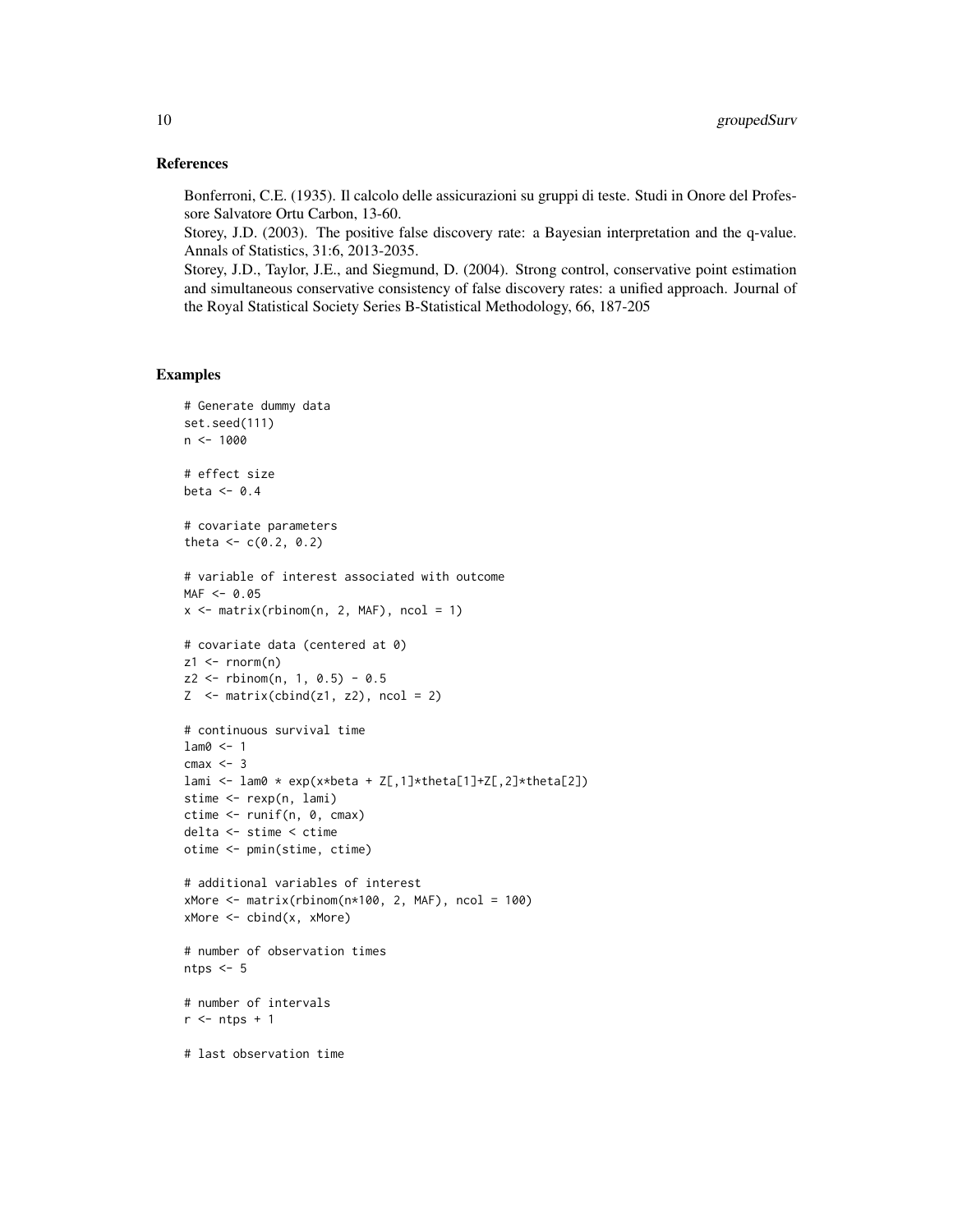#### <span id="page-10-0"></span>groupedSurvFam 11

```
maxbreakq <- 0.85
maxbreak <- qexp(maxbreakq, lam0)
# grouped failure times
breaks <- (1:ntps) * (maxbreak/ntps)
gtime <- findInterval(otime, breaks) + 1
delta[gtime == r] \leftarrow FALSEdctime <- findInterval(ctime, breaks) + 1
delta[gtime == dctime] <- FALSE
delta <- as.numeric(delta)
gtime[which(gtime == r)] <- Inf
# estimate nuisance parameters
#thetaest <- thetaEst(Z, gtime, delta)
# compute efficient score statistics
# eff <- groupedSurv(x=xMore, Z=Z, alpha=thetaest$alpha, theta=thetaest$theta,
# gtime=gtime, delta=delta, beta=0, nCores=1)
# head(eff)
```
groupedSurvFam *Compute the Efficient Score Statistic for the Frailty Model*

#### Description

A method to compute the efficient score statistic for a frailty model, accounting for family structure of related individuals (e.g., trios). The input data is assumed to be organized such that records for each family occur consecutively, and that records for offspring precede those for parents. The variance matrix for the random effects is assumed to be of the form var\*K, where K is a matrix of kinship coefficients between family members. The following groupings are permitted: (Individual), (Offspring, Offspring), (Offspring, Parent), (Offspring, Parent, Parent), and (Offspring, Offspring, Parent, Parent). Other family structures have not been implemented.

#### Usage

```
groupedSurvFam(x, fam_group, fam_role, alpha, var, gtime, delta, beta=0, nCores=1)
```
#### Arguments

| x         | Vector or matrix of numeric variables of interest for each sample.                                                              |
|-----------|---------------------------------------------------------------------------------------------------------------------------------|
| fam_group | Vector of family IDs for each sample.                                                                                           |
| fam_role  | Vector of indicators for the role within a family of each sample, i.e., {"Off-<br>spring","Mother","Father"}, or {"o","m","f"}. |
| alpha     | Vector of baseline survival rates for each time interval.                                                                       |
| var       | Scalar for frailty variance.                                                                                                    |
| gtime     | Vector of observed survival times for each sample.                                                                              |
|           |                                                                                                                                 |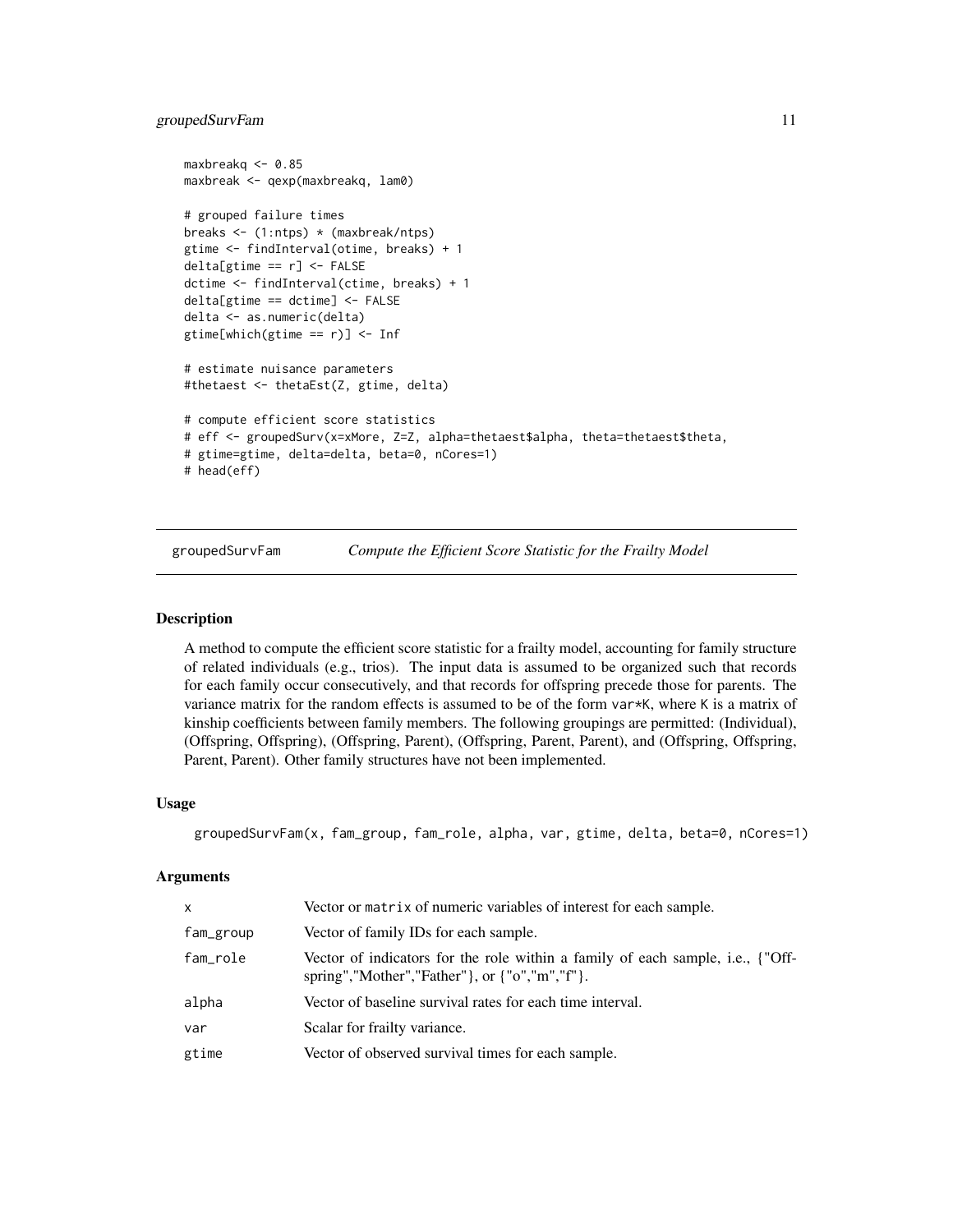| delta  | Vector of event indicators for each sample: 1 indicates observed event, 0 indi-<br>cates censored.     |
|--------|--------------------------------------------------------------------------------------------------------|
| beta   | Scalar for the fixed effect size. Default is 0.                                                        |
| nCores | Integer representing the number of cores to be used for multi-threaded compu-<br>tation. Default is 1. |

#### Value

Matrix of contributions of each family to the efficient score statistics of each variable of interest. Rows correspond to families, and columns correspond to the variables of interest.

```
# Generate dummy data
set.seed(111)
n < -24# effect size
beta <-0.3# covariate parameters
theta <-c(0.2, 0.2)# variable of interest
MAF < -0.05x \le matrix(rbinom(n, 2, MAF), ncol = 1)
# covariate data (centered at 0)
z1 \leq rnorm(n)z2 <- rbinom(n, 1, 0.5) - 0.5
Z \le - matrix(cbind(z1, z2), ncol = 2)
# continuous survival time
lam0 <- 1
cmax < -3lami <- lam0 * exp(x*beta + Z[,1]*theta[1]+Z[,2]*theta[2])
stime <- rexp(n, lami)
ctime <- runif(n, 0, cmax)
delta <- stime < ctime
otime <- pmin(stime, ctime)
# number of observation times
ntps <-5# number of intervals
r <- ntps + 1# last observation time
maxbreakq <- 0.85
maxbreak <- qexp(maxbreakq, lam0)
# grouped failure times
```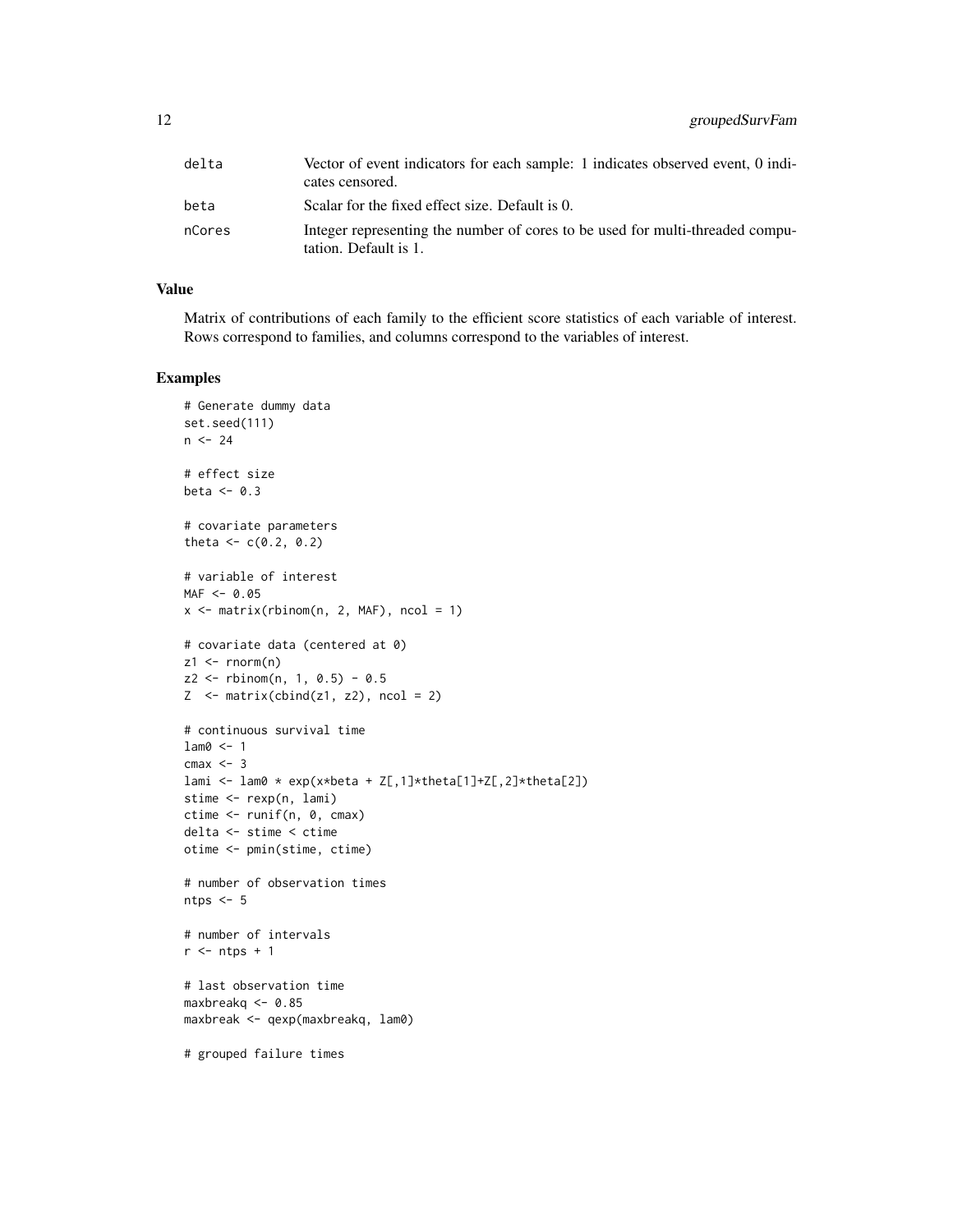#### <span id="page-12-0"></span>PvalueFam 13

```
breaks <- (1:ntps) * (maxbreak/ntps)
gtime <- findInterval(otime, breaks) + 1
delta[gtime == r] <- FALSE
dctime <- findInterval(ctime, breaks) + 1
delta[gtime == dctime] <- FALSE
delta <- as.numeric(delta)
# family-specific information
m < - n/3fam\_role \leftarrow rep(c("o", "f", "m"), m)fam_group <- as.character(rep(1:m,rep(3,m)))
# nuisance parameters
#alpha <- thetaEst(Z, gtime,delta)$alpha
#var <- 0.2
# compute efficient score statistics
#res <- groupedSurvFam(x, fam_group, fam_role, alpha, var, gtime, delta)
#res
```
PvalueFam *Estimate P-values of the Efficient Score Statistics for the Frailty Model*

#### **Description**

A method to estimate the p-value for the efficient score statistics for the frailty model.

#### Usage

PvalueFam(U)

#### Arguments

U Matrix of contributions of each family to the efficient score statistics of each variable of interest, (i.e., the output from groupedSurvFam).

#### Value

A data.frame with one row for each variables of interest and four columns: stat, the efficient score statistic, pvalue, unadjusted p-value, FWER, the family-wise error rate adjusted p-value (Bonferroni correction), and FDR, the local false-discovery rate (Storey's Q-value).

#### References

Bonferroni, C.E. (1935). Il calcolo delle assicurazioni su gruppi di teste. Studi in Onore del Professore Salvatore Ortu Carbon, 13-60.

Storey, J.D. (2003). The positive false discovery rate: a Bayesian interpretation and the q-value. Annals of Statistics, 31:6, 2013-2035.

Storey, J.D., Taylor, J.E., and Siegmund, D. (2004). Strong control, conservative point estimation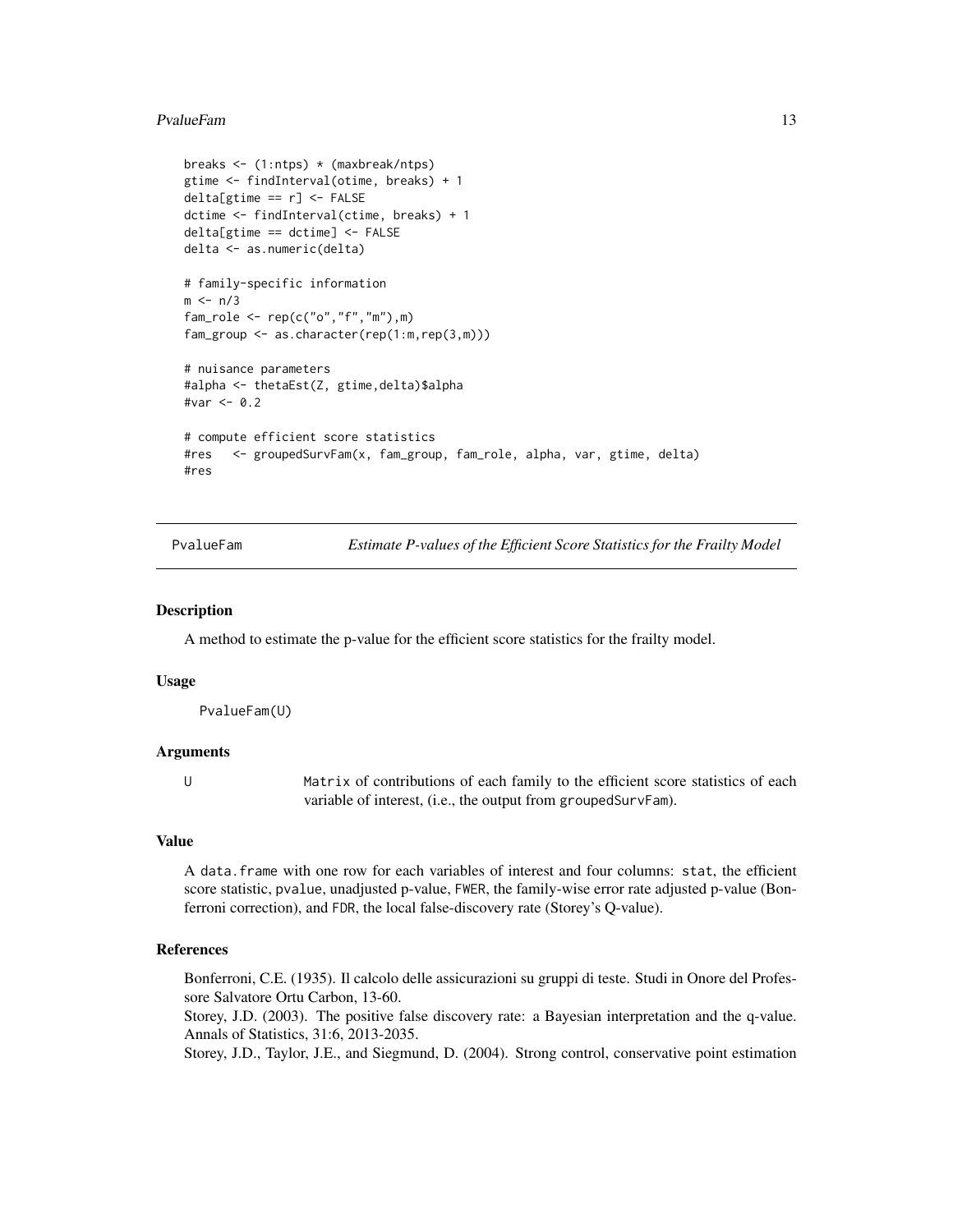and simultaneous conservative consistency of false discovery rates: a unified approach. Journal of the Royal Statistical Society Series B-Statistical Methodology, 66, 187-205

#### Examples

```
# Generate dummy data
U <- matrix(rnorm(10000), ncol=50)
#res <- PvalueFam(U)
#res
```
thetaEst *Estimate the Baseline Survival Rates and Covariate Parameters for the Grouped Survival Model*

#### Description

A method to estimate the baseline survival rate for each time interval and the covariate nuisance parameters for a grouped survival model. The estimation is conducted under the null hypothesis, i.e., that there is no effect from the variable of interest.

#### Usage

thetaEst(Z=NULL, gtime, delta, method="BFGS")

#### Arguments

| Z      | Optional data. frame or matrix of numeric covariate values for each sample.                                      |
|--------|------------------------------------------------------------------------------------------------------------------|
| gtime  | Vector of observed survival times for each sample.                                                               |
| delta  | Vector of event indicators for each sample: 1 indicates observed event, 0 indi-<br>cates censored.               |
| method | String indicating optimization method, passed to stats: : optim. Supports "BFGS"<br>and "CG". Default is "BFGS". |

#### Value

A list containing two vectors: alpha, the baseline survival rate for each time interval, and theta, the estimated nuisance parameters of the covariates.

```
# Generate dummy data
cov1 <- c(1, 2, 2, 2, 1, 1, 0, 1, 1)
cov2 \leq c(2, 2, 1, 0, 1, 0, 1, 1, 0.5)Z <- cbind(cov1, cov2)
gtime <- c(1, 3, 3, 2, 1, 1, 2, 3, 1)
delta <- c(1, 0, 1, 1, 1, 0, 1, 0, 1)
```
<span id="page-13-0"></span>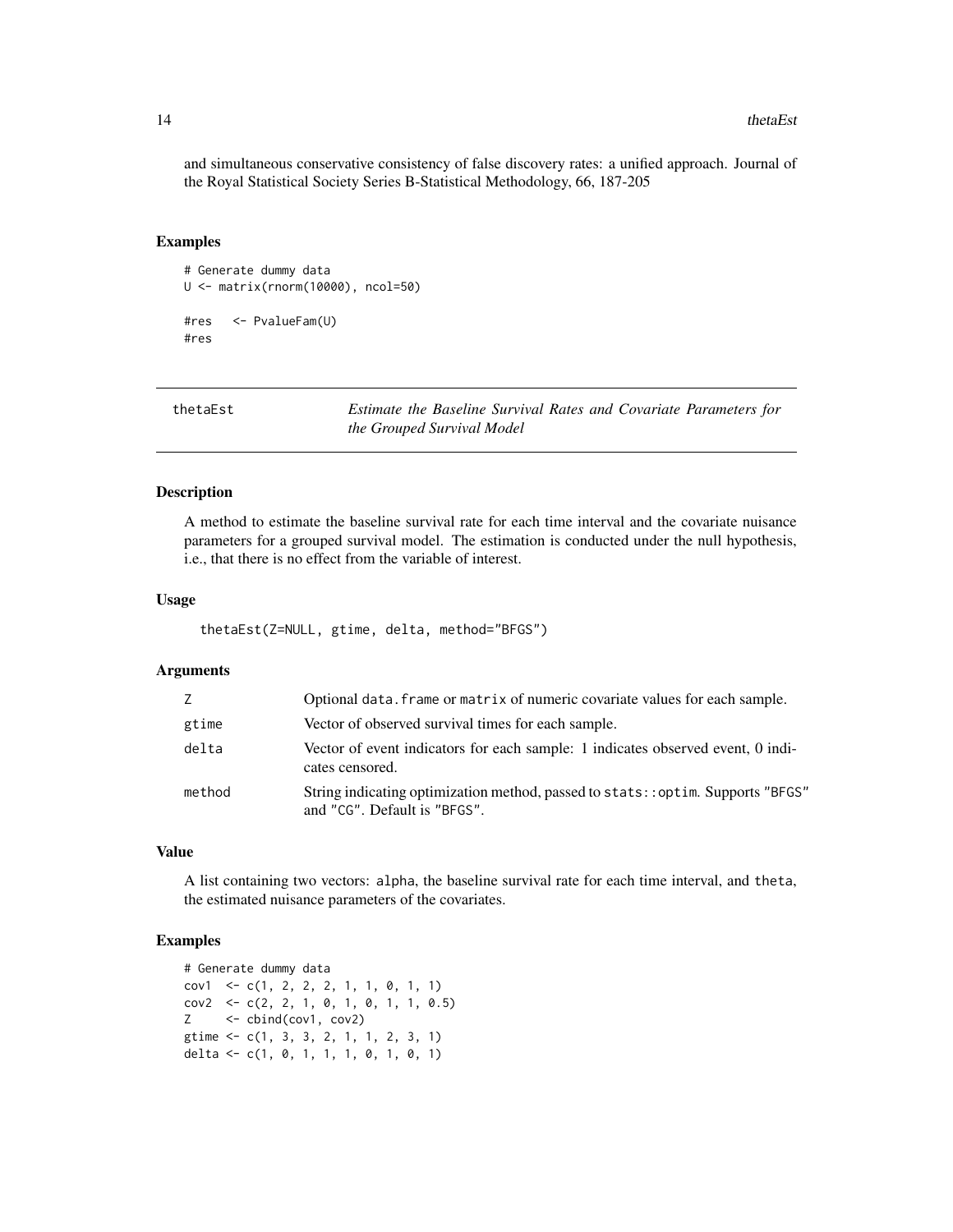```
#res <- thetaEst(Z, gtime, delta)
#res
```
varEstFam *Estimate the Frailty Variance for the Frailty Model*

### Description

A method to estimate the frailty variance for a frailty model accounting for family structure of related individuals (e.g., trios). The input data is assumed to be organized such that records for each family occur consecutively, and that records for offspring precede those for parents. The variance matrix for the random effects is assumed to be of the form var\*K, where K is a matrix of kinship coefficients between family members. The following groupings are permitted: (Individual), (Offspring, Offspring), (Offspring, Parent), (Offspring, Parent, Parent), and (Offspring, Offspring, Parent, Parent). Other family structures have not been implemented.

#### Usage

varEstFam(x, fam\_group, fam\_role, alpha, gtime, delta, lower, upper, beta=0)

#### Arguments

| x         | Vector of numeric variables of interest for each sample.                                                                                                        |
|-----------|-----------------------------------------------------------------------------------------------------------------------------------------------------------------|
| fam_group | Vector of family IDs for each sample.                                                                                                                           |
| fam_role  | Vector of indicators for the role within a family of each sample, i.e., {"Off-<br>spring","Mother","Father" }, or $\{\text{``o''},\text{''m''},\text{''f''}\}.$ |
| alpha     | Vector of baseline survival rates for each time interval.                                                                                                       |
| gtime     | Vector of observed survival times for each sample.                                                                                                              |
| delta     | Vector of event indicators for each sample: 1 indicates observed event, 0 indi-<br>cates censored.                                                              |
| lower     | Scalar for the lower bound of the variance estimation search region.                                                                                            |
| upper     | Scalar for the upper bound of the variance estimation search region.                                                                                            |
| beta      | Scalar for the fixed effect size. Default is 0.                                                                                                                 |

#### Value

Scalar estimate of the frailty variance.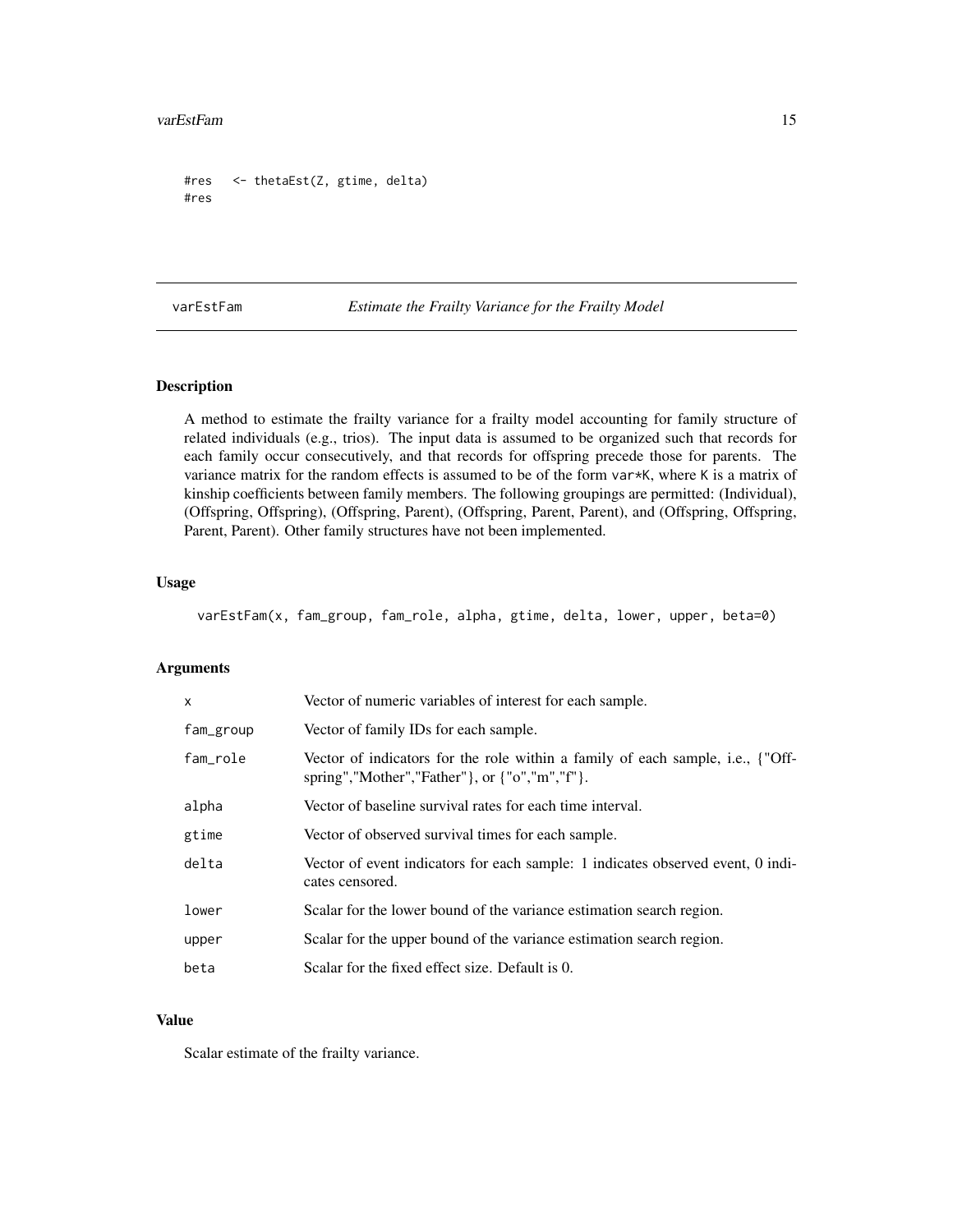#### Examples

```
# Generate dummy data
x \leftarrow c(0, 1, 1, 1, 2, 2, 0, 0, 0)fam_group <- c('1', '1', '1', '2', '2', '2', '3', '3', '3')
fam_role <- c("o","f","m","o","f","m","o","f","m")
alpha <- c(0.7500000, 0.6666667, 0.5000000, 0.0000000)
gtime <- c(1, 3, 3, 2, 1, 1, 2, 3, 1)
delta <- c(1, 0, 1, 1, 1, 0, 1, 0, 1)
lower <-0upper <-2beta \leq -1#res <- varEstFam(x, fam_group, fam_role, alpha, gtime, delta, lower, upper, beta)
#res
```
varLLFam *Log-Likelihood of the Frailty Variance for the Discrete-Time Frailty Model*

#### **Description**

A method to compute the log-likelihood of the frailty variance for a frailty model accounting for family structure of related individuals (e.g., trios). The input data is assumed to be organized such that records for each family occur consecutively, and that records for offspring precede those for parents. The variance matrix for the random effects is assumed to be of the form var\*K, where K is a matrix of kinship coefficients between family members. The following groupings are permitted: (Individual), (Offspring, Offspring), (Offspring, Parent), (Offspring, Parent, Parent), and (Offspring, Offspring, Parent, Parent). Other family structures have not been implemented.

#### Usage

varLLFam(x, fam\_group, fam\_role, alpha, var, gtime, delta, beta=0)

#### Arguments

| x         | Vector of numeric variables of interest for each sample.                                                                        |
|-----------|---------------------------------------------------------------------------------------------------------------------------------|
| fam_group | Vector of family IDs for each sample.                                                                                           |
| fam_role  | Vector of indicators for the role within a family of each sample, i.e., {"Off-<br>spring","Mother","Father"}, or {"o","m","f"}. |
| alpha     | Vector of baseline survival rates for each time interval.                                                                       |
| var       | Scalar for frailty variance.                                                                                                    |
| gtime     | Vector of observed survival times for each sample.                                                                              |
| delta     | Vector of event indicators for each sample: 1 indicates observed event, 0 indi-<br>cates censored.                              |
| beta      | Scalar for the fixed effect size. Default is 0.                                                                                 |

<span id="page-15-0"></span>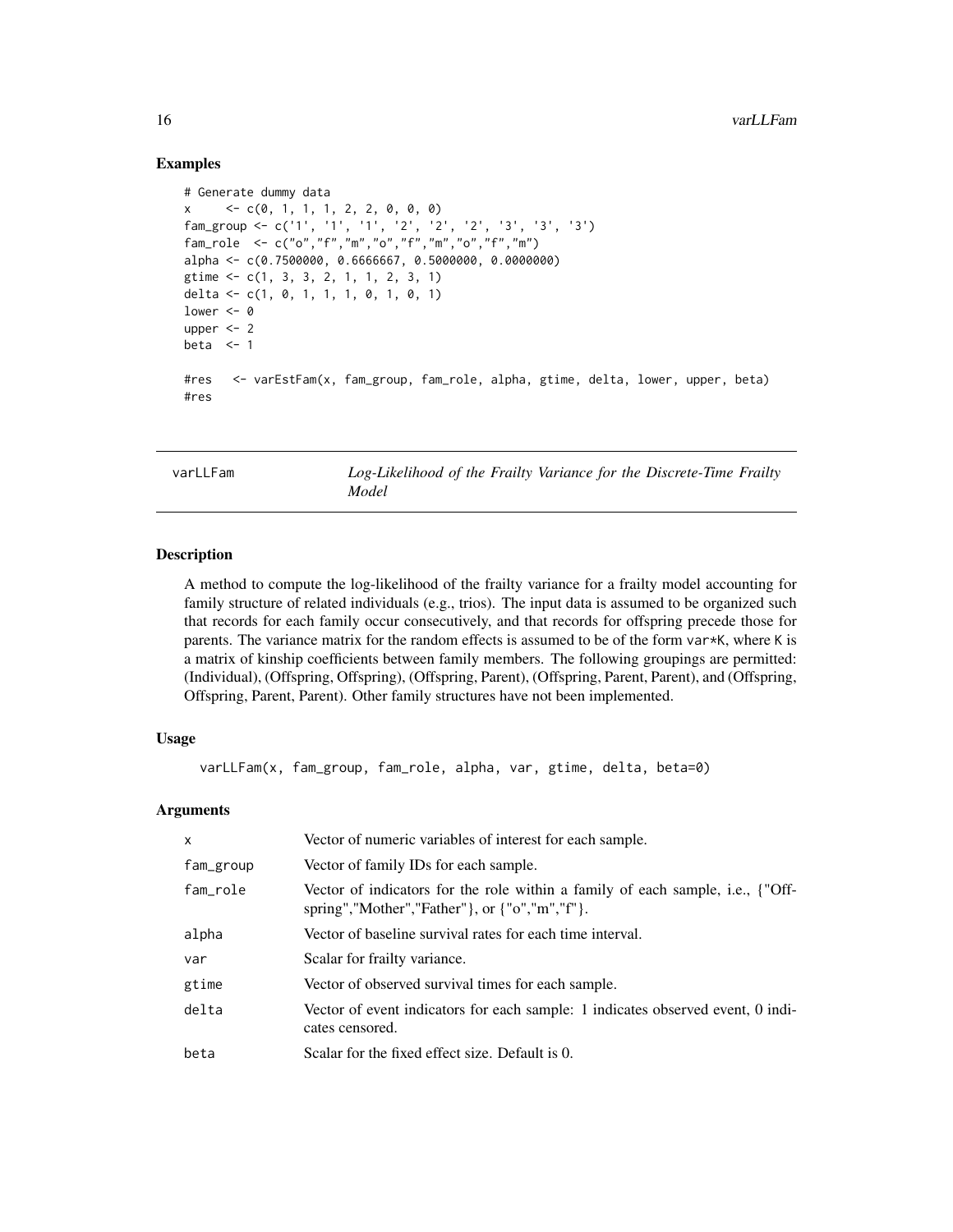#### varLLFam 17

### Value

Scalar for the log-likelihood of the frailty variance.

```
# Generate dummy data
x \leftarrow c(0, 1, 1, 1, 2, 2, 0, 0, 0)fam_group <- c('1', '1', '1', '2', '2', '2', '3', '3', '3')
fam_role <- c("o","f","m","o","f","m","o","f","m")
alpha <- c(0.7500000, 0.6666667, 0.5000000, 0.0000000)
var < -0.1gtime <- c(1, 3, 3, 2, 1, 1, 2, 3, 1)
delta <- c(1, 0, 1, 1, 1, 0, 1, 0, 1)
beta <-1.0#res <- varLLFam(x, fam_group, fam_role, alpha, var, gtime, delta, beta)
#res
```